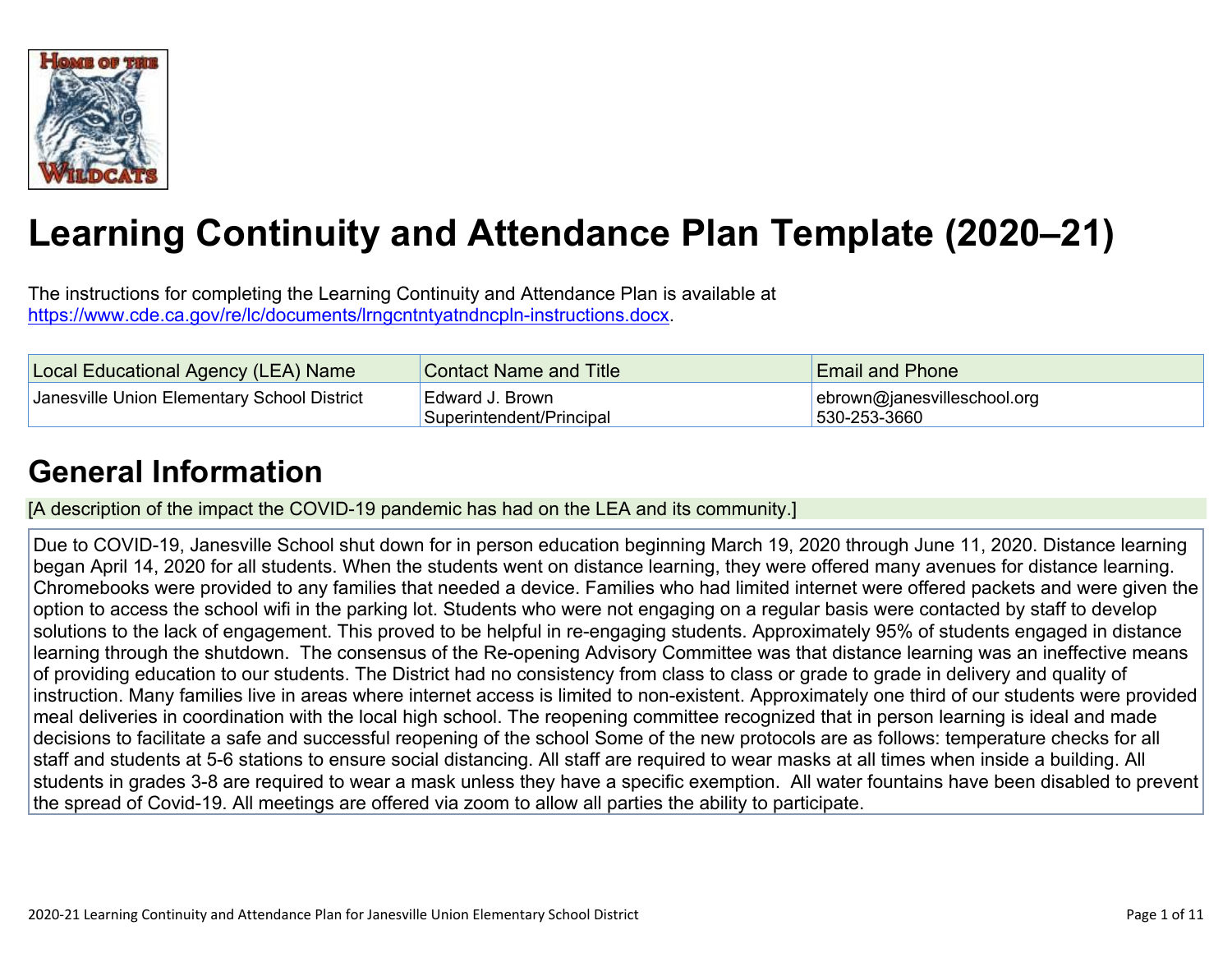### **Stakeholder [Engagement](http://www.doc-tracking.com/screenshots/20LCP/Instructions/20LCPInstructions.htm#stakeholderengagement)**

[A description of the efforts made to solicit stakeholder feedback.]

The school district used multiple methods to solicit stakeholder input/feedback regarding the means by which the school would provide an education to all the students in the district and the means by which we would address the need for learning loss mitigation. First, from July 14th through August 3rd, the school opened an on-line survey for parents/guardians and staff to address options and concerns regarding education at Janesville School in 20/21. We received an incredible response to the survey with 270 responses from a combined student and staff population of 420. No other survey in past years has garnered more than 85 responses, and most fewer than 50. The survey questions also included comment boxes, and the responses were valuable sources of feedback as the school developed its Reopening Plan. Second, on August 4th, the superintendent convened a reopening committee. The committee members included the entire school site council, extra representation from PTO, parents of our special population students, school board members, extra representation from our classified and certificated employee units, and management/administration. The committee reviewed the survey results, reviewed the key aspects of the school reopening and Learning Continuity and Attendance plans, and came to consensus on recommendations to make to the Board of Trustees. The committee requested a follow up survey with additional information regarding the school education options to be sent out to families. That survey went out, and responses representing 211 out of our 380 students have already come in and are being analyzed. All committee meetings were offered via Zoom or Zoom phone call which does not require internet access. The District currently has no English Language Learners at this time, however, if any enter the district, they will be considered. Families who speak a language other than English have another family member in the household who is able to communicate fluently with the school personnel.

[A description of the options provided for remote participation in public meetings and public hearings.]

All of our public meetings, including all school board meetings and hearings, are made available via the Zoom on-line meeting platform. Participants are able to interact real-time with the Board and the members of the public both present in person and on-line. Zoom includes an option for the public to phone in and participate and internet is not required for this feature.

#### [A summary of the feedback provided by specific stakeholder groups.]

In the original survey conducted from July 14th through August 3rd, 76% of the respondents indicated a preference for live and in-person education, 13% preferred distance learning, and 11% were unsure. Many comments expressed concerns for student safety, but there was overwhelming request to not require students to wear masks. In the same survey, regarding the manner of providing distance learning, 37% preferred online programs such as MobyMax, Khan Academy, and Google Classroom while 45% preferred paper packets with regular online meetings with the teacher. 17% wanted only paper packets. Many comments pointed out the difficulties they have with internet service in this community, and there were concerns about the amount of work and time involved in trying to teach the students at home, especially if there are multiple students in the home.When asked whether they prefer in-person education, distance learning, or a hybrid of the two, 63% still preferred in-person education, 7% preferred to do distance learning, and 28% preferred the hybrid model.The biggest concerns with the hybrid model were to ensure all the students in the family would be on the same schedule, and how would a teacher get through all the curriculum in half the time. Regarding the biggest concerns the respondents expressed for school reopening, when asked to pick their top three concerns, 77% were concerned about learning loss due to school closures, 59% were concerned about lack of teacher interaction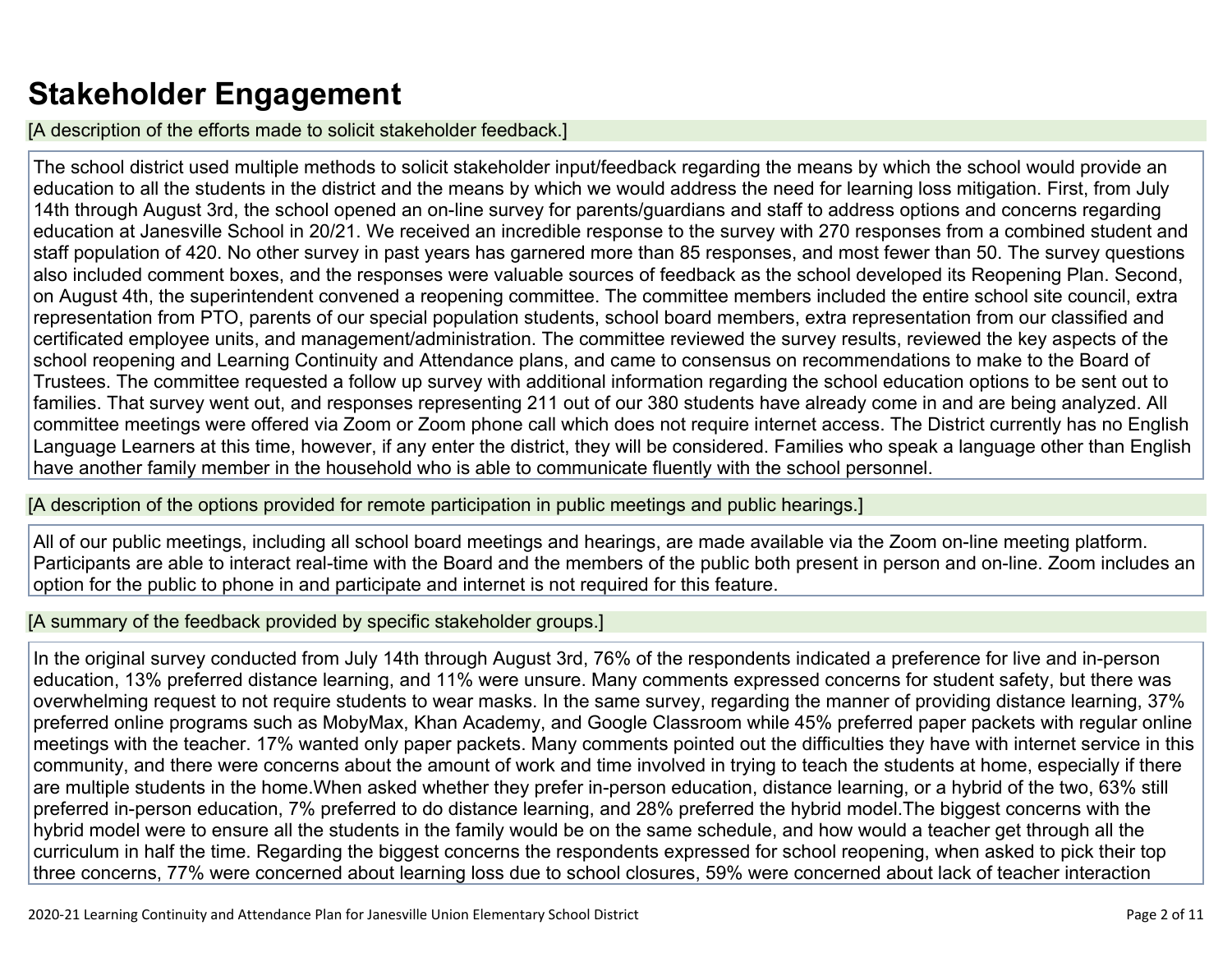during distance learning, 33% were concerned about cleaning and sanitizing the school, 29% were concerned about no sports activities, 24% were concerned about social distancing, and 21% were concerned about face coverings and temperature checks.

[A description of the aspects of the Learning Continuity and Attendance Plan that were influenced by specific stakeholder input.]

After reviewing the survey results and convening the committee, the decision was made to provide two options to families for education during the COVID-19 crisis: Option 1 - Live and In-Person daily or Option 2 - Distance Learning with daily real time interaction with the teacher and peers. This decision takes into account the expressed concerns for safety, learning loss mitigation, problems with one model or the other, and special situations such as special education needs.

## **[Continuity](http://www.doc-tracking.com/screenshots/20LCP/Instructions/20LCPInstructions.htm#ContinuityofLearning) of Learnin[g](http://www.doc-tracking.com/screenshots/20LCP/Instructions/20LCPInstructions.htm#ContinuityofLearning)**

#### **In-Person [Instructional](http://www.doc-tracking.com/screenshots/20LCP/Instructions/20LCPInstructions.htm#ContinuityofLearning1) Offerings**

[A description of the actions the LEA will take to offer classroom-based instruction whenever possible, particularly for students who have experienced significant learning loss due to school closures in the 2019–2020 school year or are at a greater risk of experiencing learning loss due to future school closures.]

Janesville School will be providing classroom-based instruction on a daily basis to approximately 93% of the students unless closed due to COVID-19 infection rates. Students in 1st through 8th grades will be assessed in September and twice more throughout the school year in language arts and mathematics using the MAP (Multiple Assessments of Progress) testing. Students who show a need for academic intervention will be assigned to intervention sessions with a certificated teacher during a part of the regular school day. All students in 1st through 8th grades will also be offered the additional option for help in the Wildcat After School Academic Assistance Program. This will be a one hour session offered four days per week throughout the school year. The focus for the sessions will be reading for 1st through 3rd grades, reading and math for 4th through 6th grades, and general homework help for 7th and 8th grades. Additionally, the students will be using on-line programs such as MobyMax and Discovery Education Online and using Chromebooks daily to improve skills and prepare for times where distance learning will require the use of those programs and devices. All staff have been trained utilizing the Keenan training platform. All staff are encouraged to keep a positive outlook and help students with their positive attitudes and alert the district administration at the earliest sign of concerns. Keenan training also emphasized the need to watch for neglect and emotional abuse. Students who ride the bus will have temperature checks up entering the bus. All students, regardless of grade, are required to wear a mask on the bus. The District has provided an additional staff member for each bus to monitor temperatures and ensure students comply with the mask wearing rules. All staff and students have their temperatures check prior to the beginning of the school day. Hand washing and hand sanitizing is emphasized throughout the day. Students are kept in small cohorts throughout the day. Students in 3rd through 8th grade wear masks whenever they are inside the classroom. Custodians are cleaning facilities at a higher rate for high touch surfaces.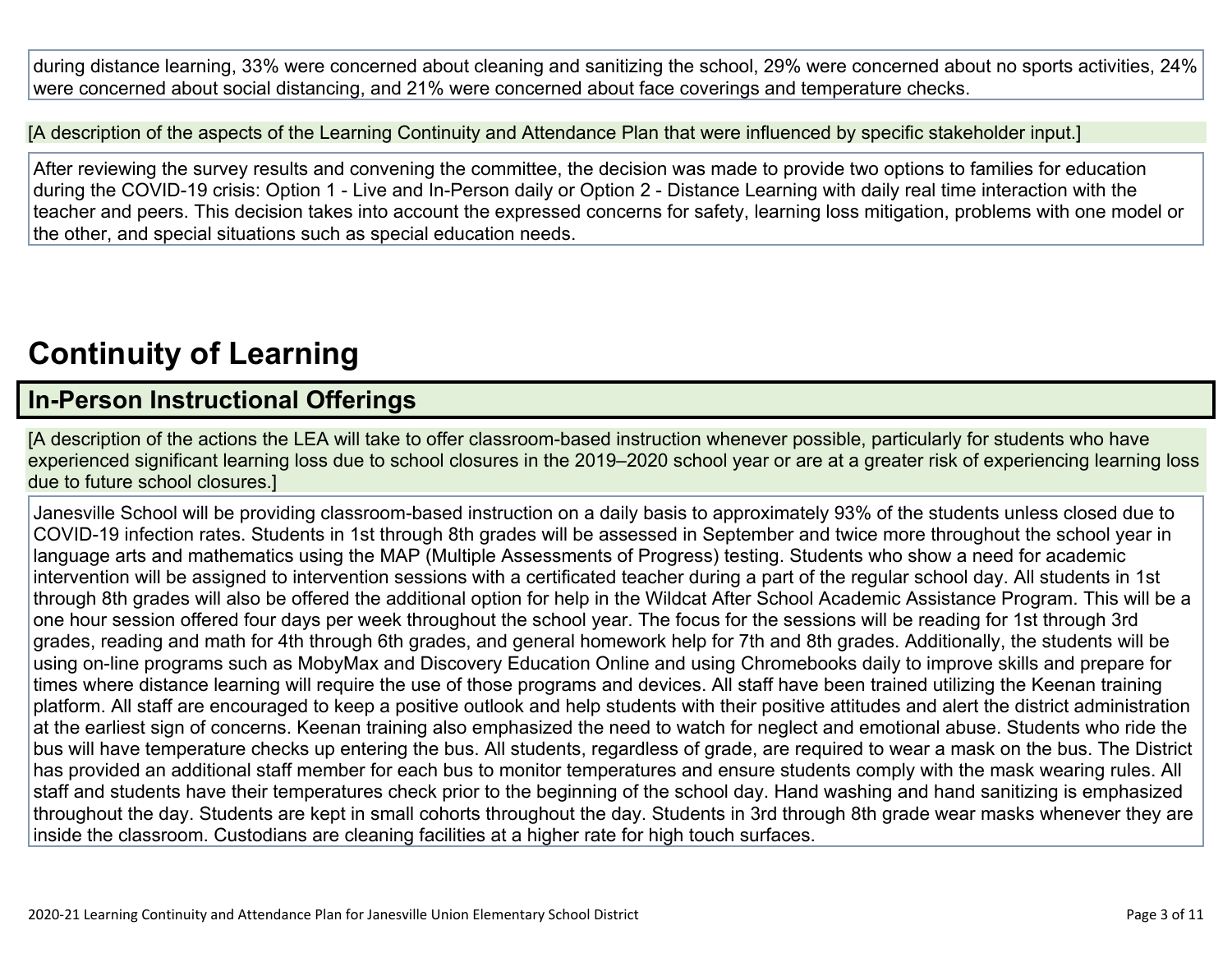| Actions Related to In-Person Instructional Offerings [additional rows and actions may be added as necessary]                                                                                                                                                                                                                                                                                                                 |                    |              |
|------------------------------------------------------------------------------------------------------------------------------------------------------------------------------------------------------------------------------------------------------------------------------------------------------------------------------------------------------------------------------------------------------------------------------|--------------------|--------------|
| <b>Description</b>                                                                                                                                                                                                                                                                                                                                                                                                           | <b>Total Funds</b> | Contributing |
| The district will assign a certificated teacher to provide intervention instruction to students<br>lacking in fundamental language arts and/or mathematics skills.                                                                                                                                                                                                                                                           | \$69,235           | No.          |
| The district will pay stipends to certificated teachers to provide after school academic<br>assistance four days per week for one hour to mitigate learning loss for four grade-similar<br>$\mathbf{r}$ , and the contract of the contract of the contract of the contract of the contract of the contract of the contract of the contract of the contract of the contract of the contract of the contract of the contract o | \$11,123           | Yes          |

| The district will pay stipends to certificated teachers to provide after school academic<br>assistance four days per week for one hour to mitigate learning loss for four grade-similar<br>groups in 1st through 8th grades. These programs will be principally directed toward low<br>income, foster youth, homeless and ELL students.                                   | \$11,123 | <b>res</b> |
|---------------------------------------------------------------------------------------------------------------------------------------------------------------------------------------------------------------------------------------------------------------------------------------------------------------------------------------------------------------------------|----------|------------|
| The district will purchase additional Chromebooks to ensure every family has at least one<br>Chromebook at home (preferred 2 student:1 device ratio) while maintaining the 2:1 ratio for<br>the classrooms at school. The availability and use of the Chromebooks will be principally<br>directed toward low income, foster youth, homeless and ELL students.             | \$40,000 | <b>Yes</b> |
| The district will purchase licenses for MobyMax, Discovery Education Online, and other<br>programs that provide proven instructional quality in combination with classroom instruction or<br>as a major component of instruction in case of distance learning. These programs will be<br>principally directed toward low income, foster youth, homeless and ELL students. | \$7,896  | <b>Yes</b> |
| The district will hire/assign two persons to ride the school buses in the mornings to take<br>temperatures of each student prior to riding the bus in order to help ensure COVID-19 isn't<br>spread into the school thereby causing in-person education to be interrupted or to cease.                                                                                    | \$9,862  | <b>No</b>  |
| The district will purchase PPE for staff and students and cleaning supplies rated for COVID-<br>19 sanitation to help ensure COVID-19 isn't spread into the school thereby causing in-person<br>education to be interrupted or to cease.                                                                                                                                  | \$4,000  | <b>No</b>  |
| The district will, when applicable, purchase non-reusable books such as scholastic reading<br>and science booklets instead of hardbound text books to help ensure COVID-19 isn't spread                                                                                                                                                                                   | \$2,091  | Yes        |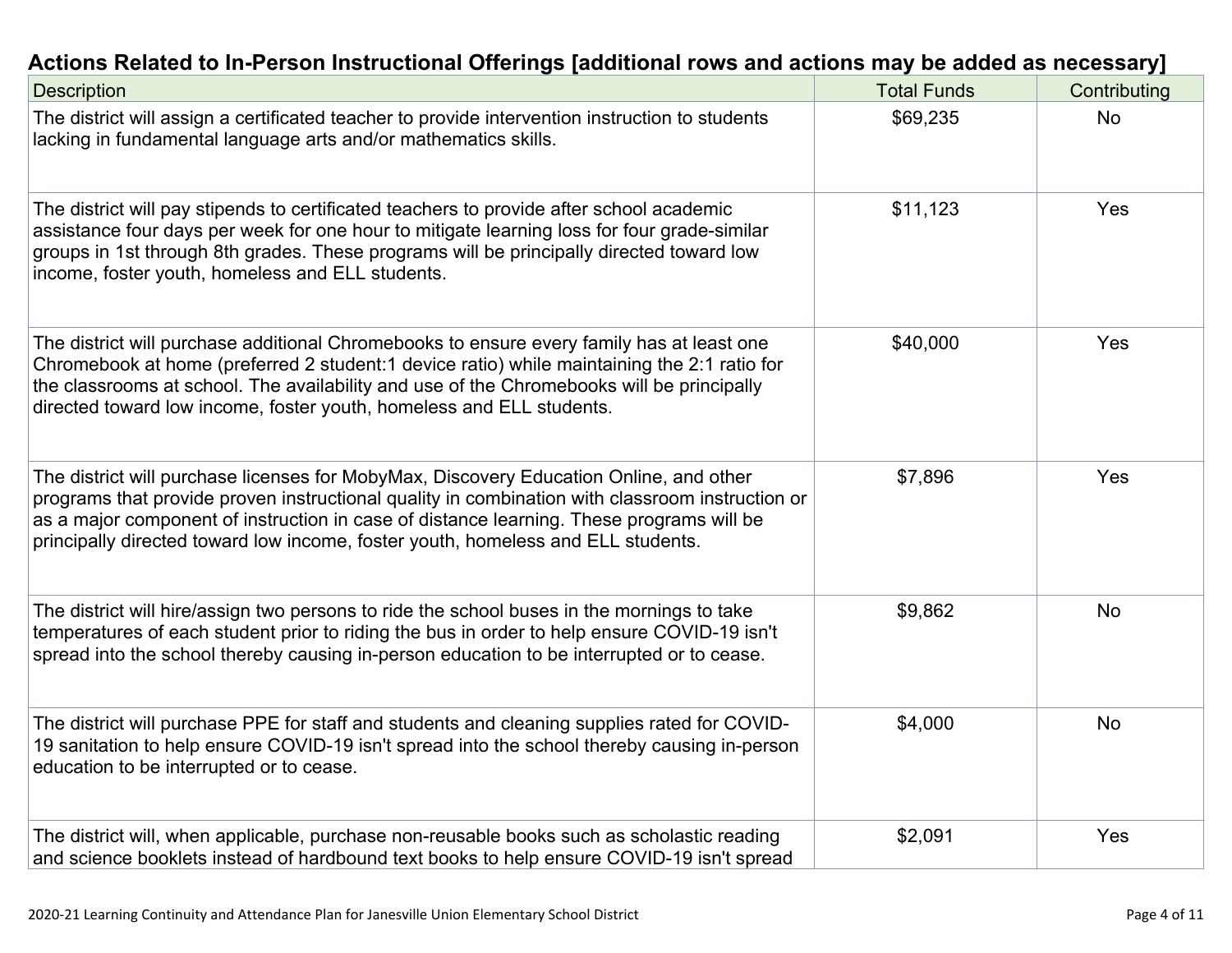| <b>Description</b>                                                                                                                                                                                                                      | <b>Total Funds</b> | Contributing |
|-----------------------------------------------------------------------------------------------------------------------------------------------------------------------------------------------------------------------------------------|--------------------|--------------|
| into the school thereby causing in-person education to be interrupted or to cease. These<br>items will be principally directed toward low income, foster youth, homeless and ELL students.                                              |                    |              |
| The District will continue to employ a teacher in the lower grades to reduce class sizes. These<br>programs will be principally directed toward low income, foster youth, homeless and ELL<br>students.                                 | \$86,185           | <b>Yes</b>   |
| The District will continue to employ a part-time behavioral counselor to meet the social and<br>emotional needs of students. These services will be principally directed toward low income,<br>foster youth, homeless and ELL students. | \$34,812           | <b>Yes</b>   |

#### **Distance [Learning](http://www.doc-tracking.com/screenshots/20LCP/Instructions/20LCPInstructions.htm#DistanceLearningProgram) Program**

#### **Continuity of [Instruction](http://www.doc-tracking.com/screenshots/20LCP/Instructions/20LCPInstructions.htm#DistanceLearningProgram1)**

[A description of how the LEA will provide continuity of instruction during the school year to ensure pupils have access to a full curriculum of substantially similar quality regardless of the method of delivery, including the LEA's plan for curriculum and instructional resources that will ensure instructional continuity for pupils if a transition between in-person instruction and distance learning is necessary.]

Janesville School will be providing distance learning throughout the COVID-19 emergency period for any students who request it. One or more certificated teachers will be assigned to be the distance learning teachers. They will be collaborating on at least a weekly basis with the in-person class teachers to plan instruction and develop assignments. Grade level curriculum will be the same as or comparable to in-person learning. The adopted curriculum that has an online component will be used when possible for distance learning. Mobymax and other quality programs will be used in both in-person and distance learning. When there is a need to transition to or from in-person and distance learning, the materials and programs in use will be consistent for both instructional models.

#### **Access to Devices and [Connectivity](http://www.doc-tracking.com/screenshots/20LCP/Instructions/20LCPInstructions.htm#DistanceLearningProgram2)**

[A description of how the LEA will ensure access to devices and connectivity for all pupils to support distance learning.]

The district will check out Chromebooks to families needing devices during any period of distance learning instruction. The district is not able to ensure connectivity for all students due to the lack of general internet infrastructure in the community. However, the school's wireless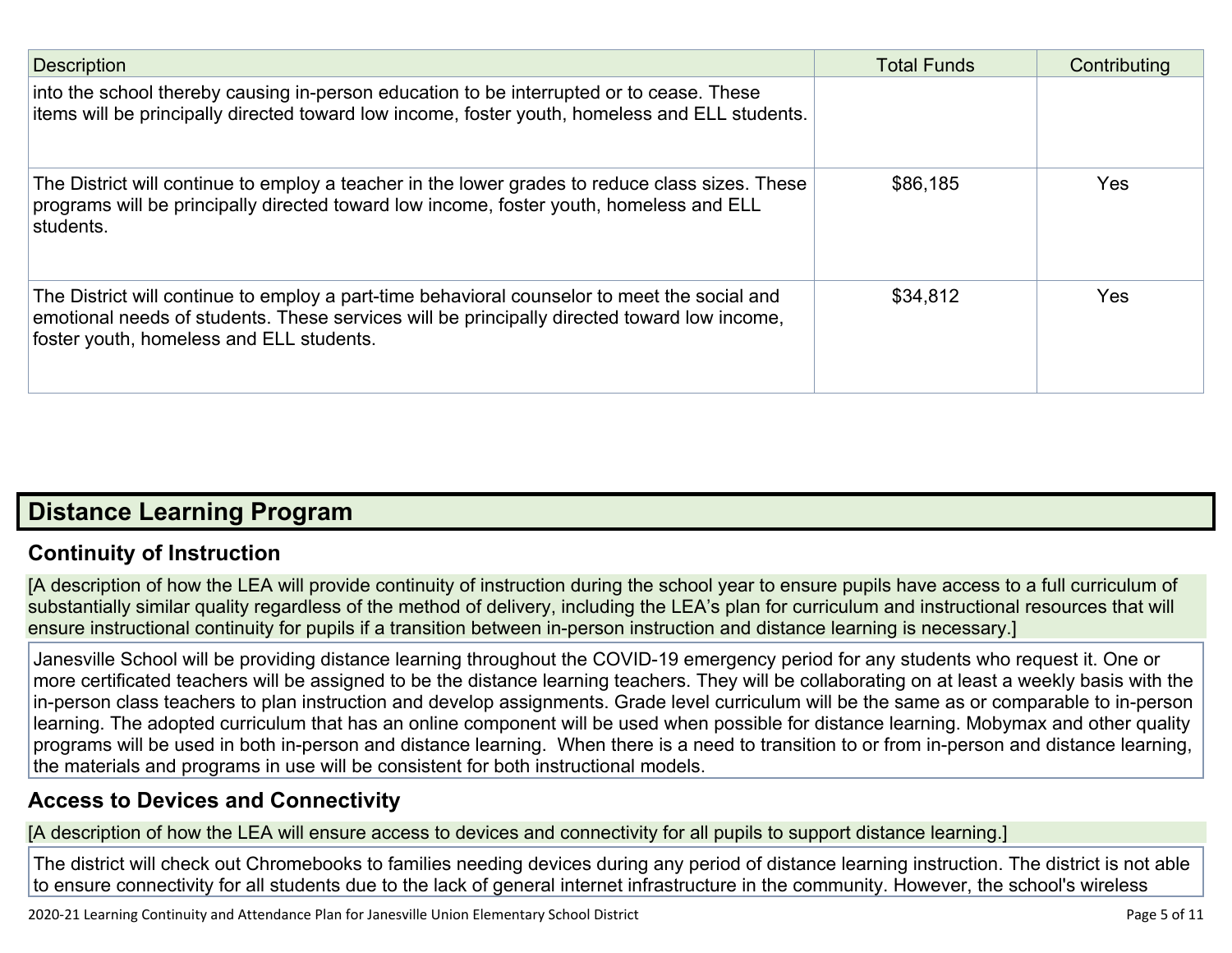network is set up to enable student use from the school parking lot and the District will work with families to obtain internet access. Phone contact via the parent notification system was disseminated and WIFI was made available in the parking lot of the school. Students who have limited or access to internet will be offered office hours to complete work. The office hours will be available to any students needing technology support, homework assistance and other help. Contact has been initiated with all distance learning students and their families to ensure they have adequate resources for distance learning. Students who identified as not engaging in 19/20 were contacted via phone by staff and provided paper packets, office hours and other alternatives for distance learning as needed. Should the District be required to move to distance learning, staff will be provided Chromebooks and other available technology to support the distance learning model as well as any equipment that is currently available to them in their classrooms. If staff have insufficient connectivity at home, they will be allowed to work at the school in their designated work site.

#### **Pupil [Participation](http://www.doc-tracking.com/screenshots/20LCP/Instructions/20LCPInstructions.htm#DistanceLearningProgram3) and Progress**

[A description of how the LEA will assess pupil progress through live contacts and synchronous instructional minutes, and a description of how the LEA will measure participation and time value of pupil work.]

All distance learning students will have real-time contact with their teacher every day. The real-time interaction will be used for instruction and/or help. The school work will be parallel to that assigned in the in-person classrooms, and the time value will be analogous to the inperson time value. Participation will be measured by the quality and grades earned on the distance-learning assignments.

#### **Distance Learning Professional [Development](http://www.doc-tracking.com/screenshots/20LCP/Instructions/20LCPInstructions.htm#DistanceLearningProgram4)**

[A description of the professional development and resources that will be provided to staff to support the distance learning program, including technological support.]

Many of the teachers at Janesville School took spring and summer classes through CUE (Computer Using Educators) for distance learning. Collaboration time will be set aside weekly for all the teachers to work together to help each other develop their distance learning skills. Staff providing distance learning instruction will have access to their devices and school resources on site and/or at home as appropriate and needed. Mobymax training was provided for all teachers and an online library of training materials is also available. Support for technology needs is provided by the District computer technician and Lassen County Office of Education techs as needed.

#### **Staff Roles and [Responsibilities](http://www.doc-tracking.com/screenshots/20LCP/Instructions/20LCPInstructions.htm#DistanceLearningProgram5)**

[A description of the new roles and responsibilities of affected staff as a result of COVID-19.]

The following roles and responsibilities have changed due to COVID. Distance learning teachers and in-person teachers will be collaborating to develop and deliver the distance learning instruction in parallel, as best as possible, with the in-person instruction. The school secretary will be maintaining attendance for students on distance learning and communicating attendance problems with the students' families and with the principal. The principal will be holding frequent SART (Student Attendance and Review Team) meetings as needed for attendance issues. The school's computer technician will be helping with computer issues district-wide, including with those using devices at home while distance learning. Ongoing professional development is available for Mobymax, Google classroom, Discovery Education online and COVID safety. Additional Professional Development will be determined based on needs and staff input.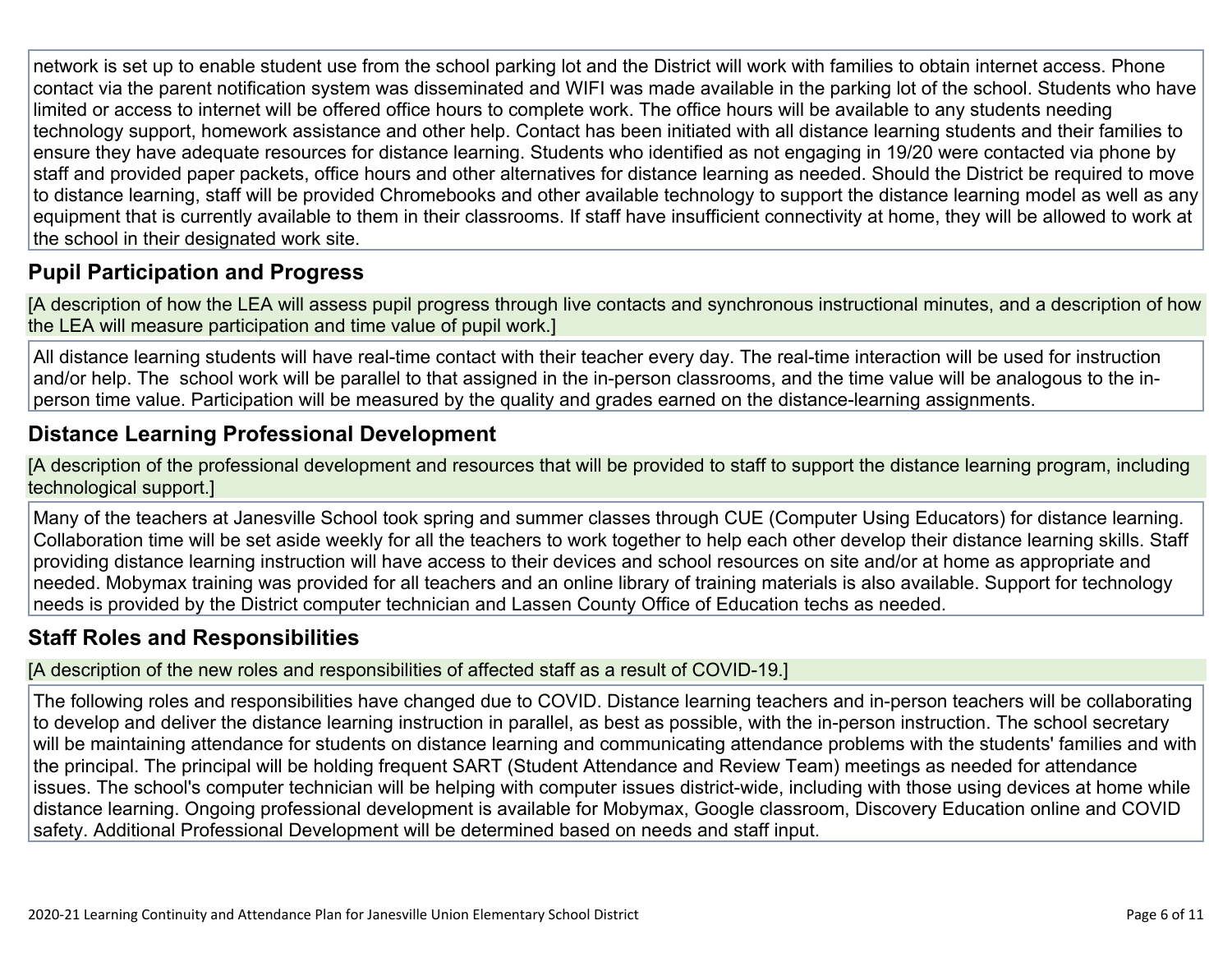#### **[Supports](http://www.doc-tracking.com/screenshots/20LCP/Instructions/20LCPInstructions.htm#DistanceLearningProgram6) for Pupils with Unique Needs**

[A description of the additional supports the LEA will provide during distance learning to assist pupils with unique needs, including English learners, pupils with exceptional needs served across the full continuum of placements, pupils in foster care, and pupils who are experiencing homelessness.]

Janesville School does not, at this time, have students identified as needing extra supports due to English learner status. Students in special education will be served in accordance with their IEPs, however mutually agreed upon modifications may be made in order for the student to make progress on their IEP goals while in distance learning mode. Students in foster care, low-income students and students experiencing homelessness will have access to meals, technology, and education to the same extent when on distance learning as they would in-person to the greatest extent possible. The on-site distance learning teacher is providing on-site office hours for individuals needing extra academic and technology assistance. This service is targeted to low income, foster youth and homeless students but is available to all students.

#### **Actions related to the Distance Learning Program [additional rows and actions may be added as [necessary\]](http://www.doc-tracking.com/screenshots/20LCP/Instructions/20LCPInstructions.htm#DistanceLearningProgram7)**

| <b>Description</b>                                                                                                                                                                                                         | <b>Total Funds</b> | Contributing   |
|----------------------------------------------------------------------------------------------------------------------------------------------------------------------------------------------------------------------------|--------------------|----------------|
| Hire/Assign one or more certificated teachers to the distance learning classroom(s).                                                                                                                                       | \$69,235           | N <sub>o</sub> |
| Purchase additional Chromebooks for distribution to ensure all families have a suitable device<br>in a preferred ratio of 2 students to 1 device when engaged in distance learning. (Expense<br>included in prior section) | 0.00               | <b>No</b>      |
| Survey distance learning families to ensure students have access to an adequate internet<br>connection to partake of all the available features of distance learning.                                                      | \$360              | <b>No</b>      |

#### **Pupil [Learning](http://www.doc-tracking.com/screenshots/20LCP/Instructions/20LCPInstructions.htm#PupilLearningLoss) Loss**

[A description of how the LEA will address pupil learning loss that results from COVID-19 during the 2019–2020 and 2020–21 school years, including how the LEA will assess pupils to measure learning status, particularly in the areas of English language arts, English language development, and mathematics.]

Janesville School will measure all the students' academic levels in language arts and mathematics using the MAP (Measures of Academic Progress) assessment. Students who show need for intervention will have two avenues for improvement outside the classroom in addition to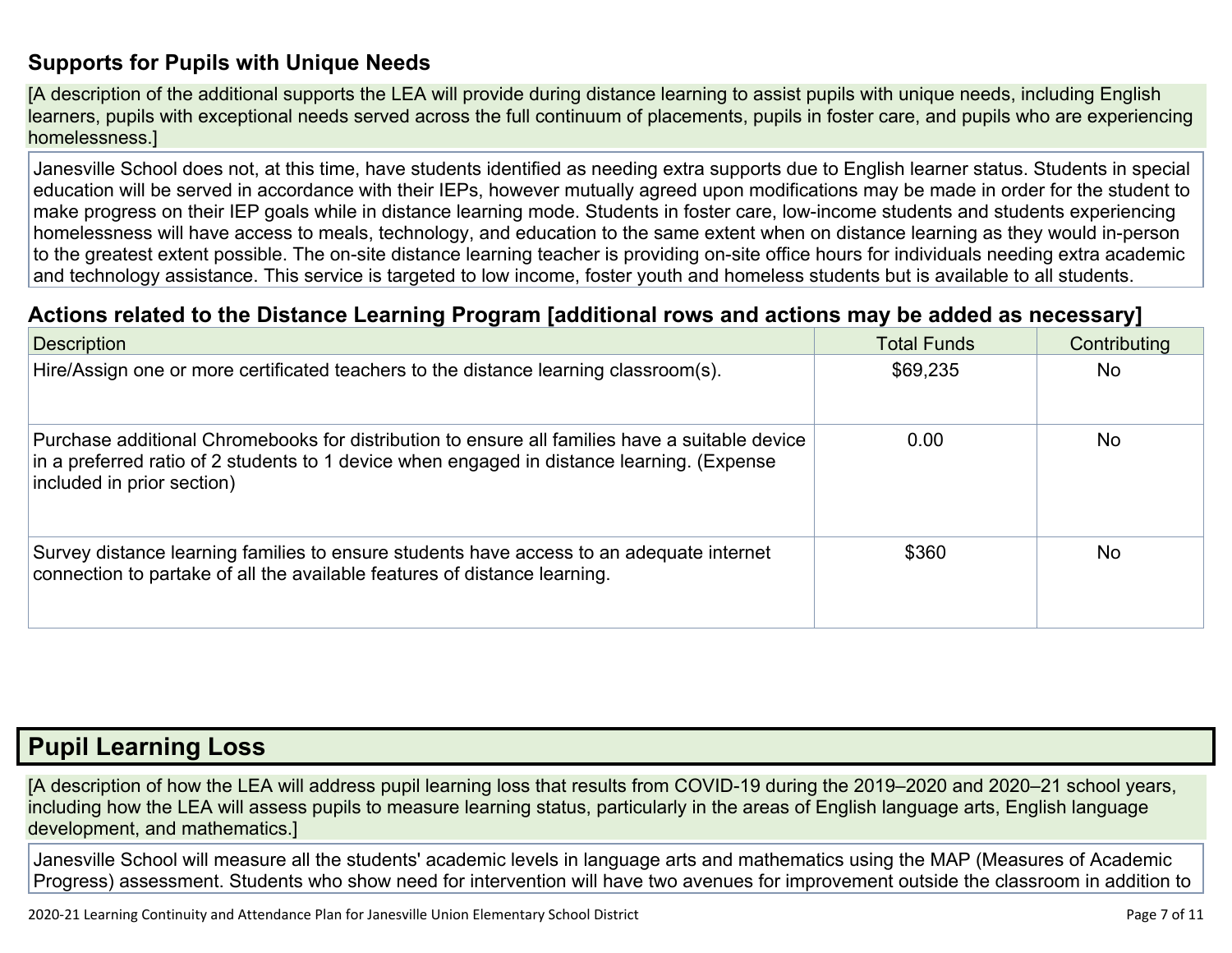extra help in the classroom. First, the district will hire an intervention teacher for pullout academic intervention sessions during the school day. Second, the district will offer an after school academic assistance program (Wildcat After School Academic Assistance Program). Both intervention programs will focus on reading for 1st through 3rd grades, and ELA and mathematics for 4th through 8th grades. The district is investing in a schoolwide license for the MobyMax, and online instructional delivery program with built-in differentiation, assessment, and engagement tracking. Janesville School does not, at this time, have a population of English Learner students.

#### **Pupil Learning Loss [Strategies](http://www.doc-tracking.com/screenshots/20LCP/Instructions/20LCPInstructions.htm#PupilLearningLoss1)**

[A description of the actions and strategies the LEA will use to address learning loss and accelerate learning progress for pupils, as needed, including how these strategies differ for pupils who are English learners; low-income; foster youth; pupils with exceptional needs; and pupils experiencing homelessness.]

The teachers will be working intensively in the classroom environment to accelerate learning for students found to have academic weaknesses identified through the MAP testing. Students with severe needs will receive further intervention in a pullout academic intervention program and after school in the Wildcat After School Academic Assistance Program. These programs are open and available to all students regardless of their English Learner, income, foster youth, exceptional need, or homeless status.

#### **[Effectiveness](http://www.doc-tracking.com/screenshots/20LCP/Instructions/20LCPInstructions.htm#PupilLearningLoss2) of Implemented Pupil Learning Loss Strategies**

[A description of how the effectiveness of the services or supports provided to address learning loss will be measured.]

MAP testing will be used three times during the 2020-2011 school year to assess the effectiveness of the instructional supports provided. The first MAP test will be completed by the end of September to identify students with academic weaknesses in 1st through 8th grades. The second MAP test will be completed mid-year, by the end of January to gauge the students' progress, especially for those involved in intervention programs. The third MAP test will be completed by mid-April/early May to ascertain end-of-the-year progress and assess the effectiveness of any additional intervention steps taken.

#### **Actions to Address Pupil Learning Loss [additional rows and actions may be added as [necessary\]](http://www.doc-tracking.com/screenshots/20LCP/Instructions/20LCPInstructions.htm#PupilLearningLoss4)**

| Description                                                                                                                                                                                       | <b>Total Funds</b> | Contributing |
|---------------------------------------------------------------------------------------------------------------------------------------------------------------------------------------------------|--------------------|--------------|
| The actions and services described above have already been addressed in previous pages of<br>this document (hire additional teachers/pay stipends for intervention, purchase MobyMax<br>license). |                    | Yes          |

## **Mental Health and Social and Emotional [Well-Being](http://www.doc-tracking.com/screenshots/20LCP/Instructions/20LCPInstructions.htm#MentalHealthandSocialandEmotional)**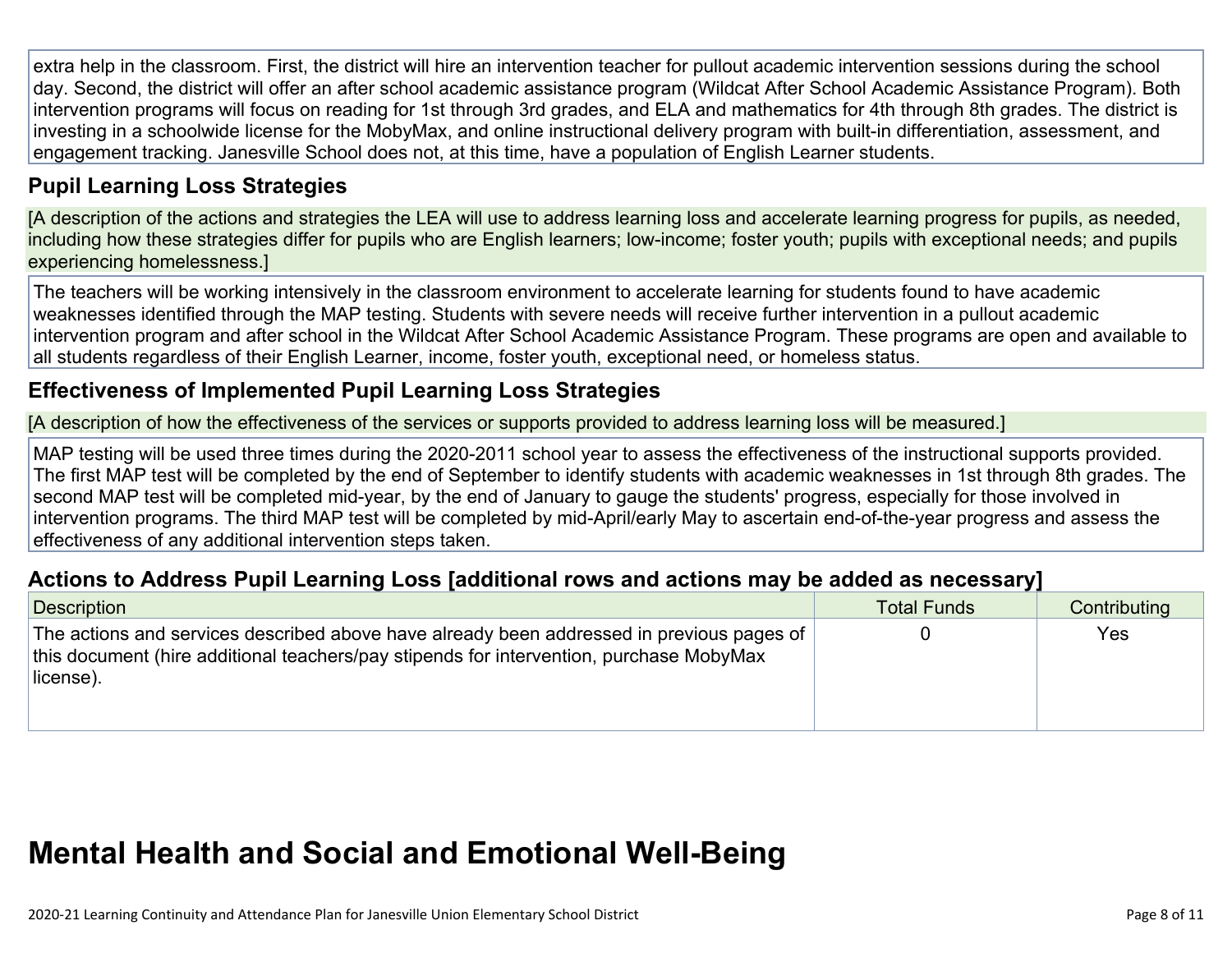[A description of how the LEA will monitor and support mental health and social and emotional well-being of pupils and staff during the school year, including the professional development and resources that will be provided to pupils and staff to address trauma and other impacts of COVID-19 on the school community.]

The district has hired a social-emotional counselor for on-site services two days per week. This service is available to all students K-8. Professional Development is available through Keenan is assigned and available. Due to the size and configuration the of the community, staff are able to obtain a high level of information regarding family circumstances. Staff work in collaboration with the school and community resources to provide assistance to students with social and emotional needs to address trauma and other impacts of COVID-19.

## **Pupil and Family [Engagement](http://www.doc-tracking.com/screenshots/20LCP/Instructions/20LCPInstructions.htm#PupilEngagementandOutreach) and Outreach**

[A description of pupil engagement and outreach, including the procedures for tiered reengagement strategies for pupils who are absent from distance learning and how the LEA will provide outreach to pupils and their parents or guardians, including in languages other than English, when pupils are not meeting compulsory education requirements, or if the LEA determines the pupil is not engaging in instruction and is at risk of learning loss.]

When students fail to engage 60% or more of any school week for unexcused reasons, the school administration will contact the parent/guardian of record by phone/text/email to determine the cause and work with families to improve attendance. Continued engagement problems will be referred to the Lassen County juvenile probation department and/or the Lassen County Sheriff's Department school liaison deputy to make in-person contact with the student and parent/guardian. If the student continues to fail to engage or has repeated periods of nonengagement, the school administration will convene a Student Attendance Review Team (SART) with the parent/guardian to develop an attendance intervention plan. Continued problems will be referred to the Lassen County Student Attendance Review Board (SARB).

## **School [Nutrition](http://www.doc-tracking.com/screenshots/20LCP/Instructions/20LCPInstructions.htm#SchoolNutrition)**

[A description of how the LEA will provide nutritionally adequate meals for all pupils, including those students who are eligible for free or reduced-price meals, when pupils are participating in both in-person instruction and distance learning, as applicable.]

Janesville School operates a school meal program with approximately 40% of the students qualifying for free or reduced meals. During those periods when in-person instruction is occurring on site, the full breakfast and lunch program will operate as normal for students attending school on-site. Students will be seated in class cohorts, and physical distancing will be maintained as the students wait in line for their food. For students engaging in the distance learning program, those who are eligible for sack lunches will be able to make arrangements to come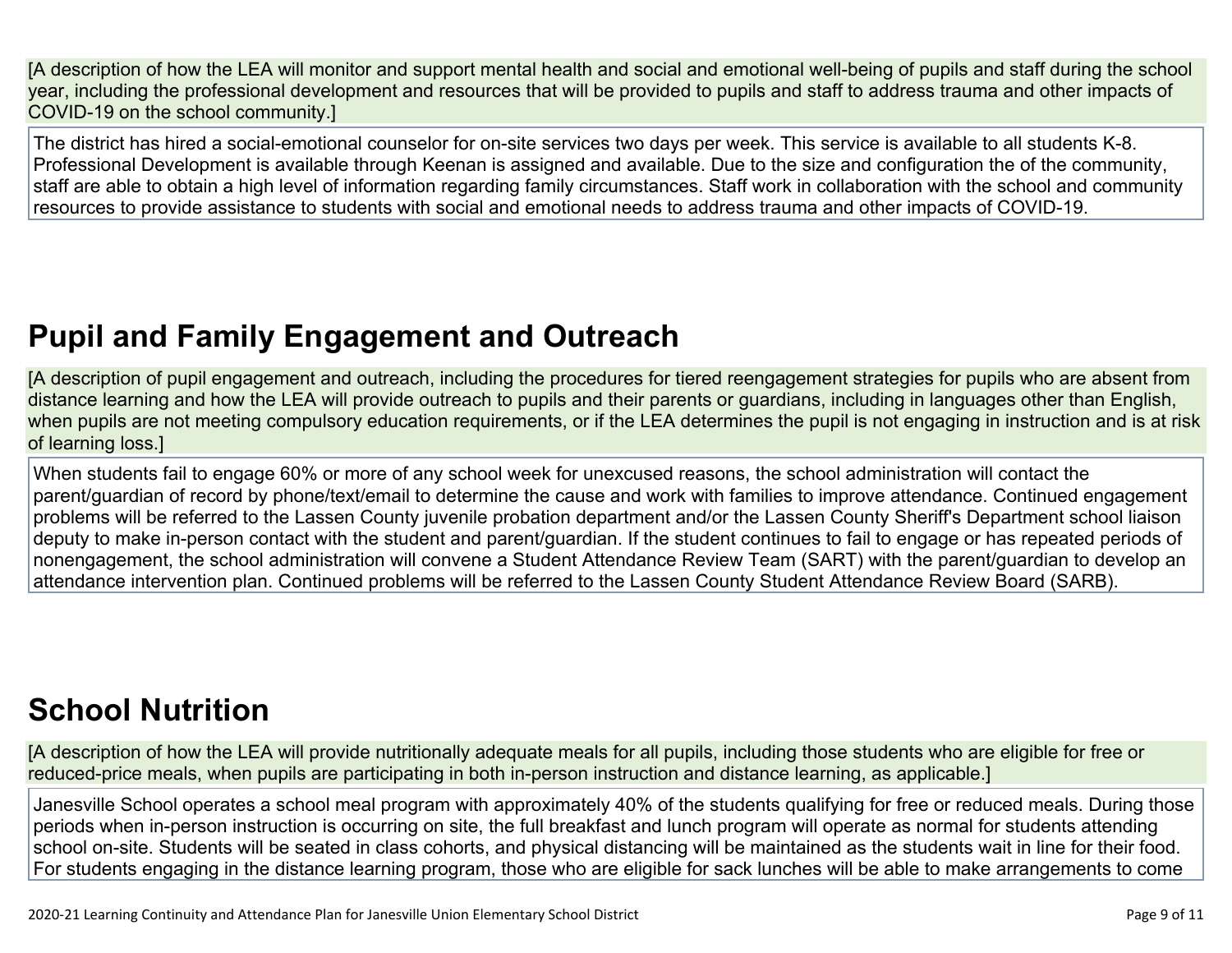to the school at a specific time to pick up meals. If the school is required to go to all distance learning, meals will be provided to all students who qualify for free or reduced meals.

### **Additional Actions to Implement the Learning Continuity Plan [\[additional](http://www.doc-tracking.com/screenshots/20LCP/Instructions/20LCPInstructions.htm#AdditionalActions) rows and actions may be added as [necessary\]](http://www.doc-tracking.com/screenshots/20LCP/Instructions/20LCPInstructions.htm#AdditionalActions)**

| Section                                                                                                                              | Description                                                                                                                                                        | <b>Total Funds</b> | Contributing |
|--------------------------------------------------------------------------------------------------------------------------------------|--------------------------------------------------------------------------------------------------------------------------------------------------------------------|--------------------|--------------|
| The section of the Learning<br>action described; may put $N/A$ services]<br>if the action does not apply to<br>one specific section] | [A description of what the action is; may include a description<br>Continuity Plan related to the $\vert$ of how the action contributes to increasing or improving |                    |              |

### **[Increased](http://www.doc-tracking.com/screenshots/20LCP/Instructions/20LCPInstructions.htm#IncreasedorImprovedServices) or Improved Services for Foster Youth, English Learners, and Low-Income [Students](http://www.doc-tracking.com/screenshots/20LCP/Instructions/20LCPInstructions.htm#IncreasedorImprovedServices)**

| Procentage to Increase or Improve Services   Income students | Increased Apportionment based on the Enrollment of Foster Youth, English Learners, and Low- |
|--------------------------------------------------------------|---------------------------------------------------------------------------------------------|
| 7.49%                                                        | \$205,057                                                                                   |

| <b>Required Descriptions</b> |  |
|------------------------------|--|